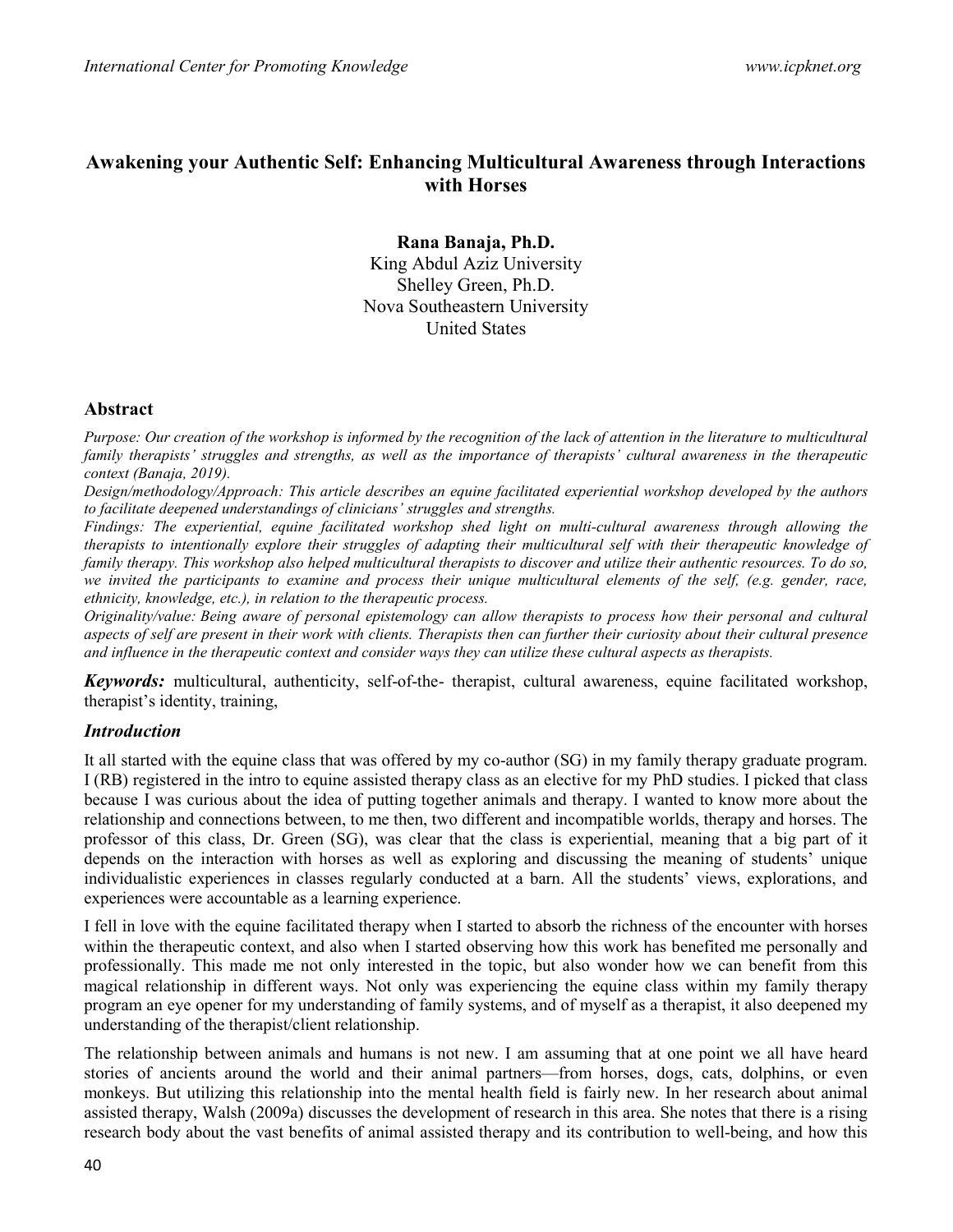can possibly aid in constructing valuable clinical interventions. In a different paper, Walsh (2009b), continues the discussion about the benefits of human/animal relationship, this time highlighting the benefits of animal/human relationships in a family system.

This article offers an experiential clinical training approach that draws from Walsh's(2009a; 2009b)attention to the potential benefits of human/animal relationship. However, this article extends these ideas to explore the possible benefits for multicultural clinicians in the field of family therapy. As a multicultural family therapist myself, the idea for this training came to me as I noticed that it was not easy for me to build my therapeutic identity. In particular, the training that I received as a family therapist at times stood against my personal identity and vice versa. Attempting to integrate two differing world views and two different epistemologies made me interested in juxtaposing them in relation to who I really am as a person and/or as a therapist, which then led me to think of the multicultural therapist's authenticity. With the emerging research about benefits of animal assisted therapy, I could not find a better medium than horses to help therapists to become self-aware of their multicultural self. Green (2019, 2018) described the rationale for partnering with horses in supervision and training as she explained how her students experienced a shift in awareness toward their identity as therapists through working with horses. This experiential framework, developed through the equine assisted family therapy courses developed by SG, provided the foundation for the development of the training described here.

As a PhD student trying to figure who I am as a therapist, I (RB) wondered about what I took from my culture as a therapist—mining for beliefs, ideas, values, words, traditions—but I didn't know what it is that I utilized from my culture. I realized more recently and through being part of this training, that I did not have an answer to that question because the answer is not necessary a particular thing. I realized that being present, mindful, and aware of the process is being authentic—is being yourself. I recognized that just as techniques are considered only a part of family therapy, cultural traits are only a part of personal culture and world view. But to balance the knowledge of family therapy with cultural beliefs and at the same time be sensitive to clients' worldviews, therapists need to draw their own boundaries and with their own understandings, awareness, and flexibility they can find ways to ground their own authentic self. And when they do, then the focus can be toward sensitivity toward the client. Therapist's clarity regarding their own identity can then allow them to welcome, rather than be threatened by, client's differences.

Teaching and learning such a unique and sensitive topic as the therapist's authenticity and cultural awareness is not easy to deliver nor to absorb. However, through intentional interactions with horses, participants were able to safely address different aspects of themselves personally and professionally. Much like utilizing a poem, a story, or a metaphor in therapy can make it safe for the client to explore a difficult topic, the equine facilitated training model made it safe for the therapists to explore and handle this delicate topic. The metaphoric nature of this work allowed the participants to make personalized meaning of their own experiences. Through this metaphoric work, the participants had the opportunity to create embodied understandings of their multicultural selves and were offered a unique way of understanding and absorbing new ideas.

This workshop invited participants to acknowledge rather than contain the multicultural understandings they bring with them into therapy sessions—bringing curiosity to the ways they handle challenges and honor their sometimes competing world views. Through experiential activities involving horses, therapists were encouraged to attend to their authentic ways of handling complex clinical situations and to explore personal and cultural resources that can be utilized in the therapeutic context.

### The Significance of Multicultural Awareness for Family Therapists

Combining two different cultures, values, or points of view can be challenging; equally challenging is the blending of Western knowledge with non-Western cultures (Banaja, 2019). According to Shurina-Egan (1986), graduate students can experience confusion and frustration through the learning process, especially when they are introduced to new ideas or perceptions. This frustration seems to be true for family therapy students especially if the new understandings differ significantly from their original epistemology, whether a different culture, language, belief system, or philosophy. Increasingstudents' awarenessofthesechalllenges can bethefirst step indevelopingeffectiveways to manageepistemologicalcontradictions.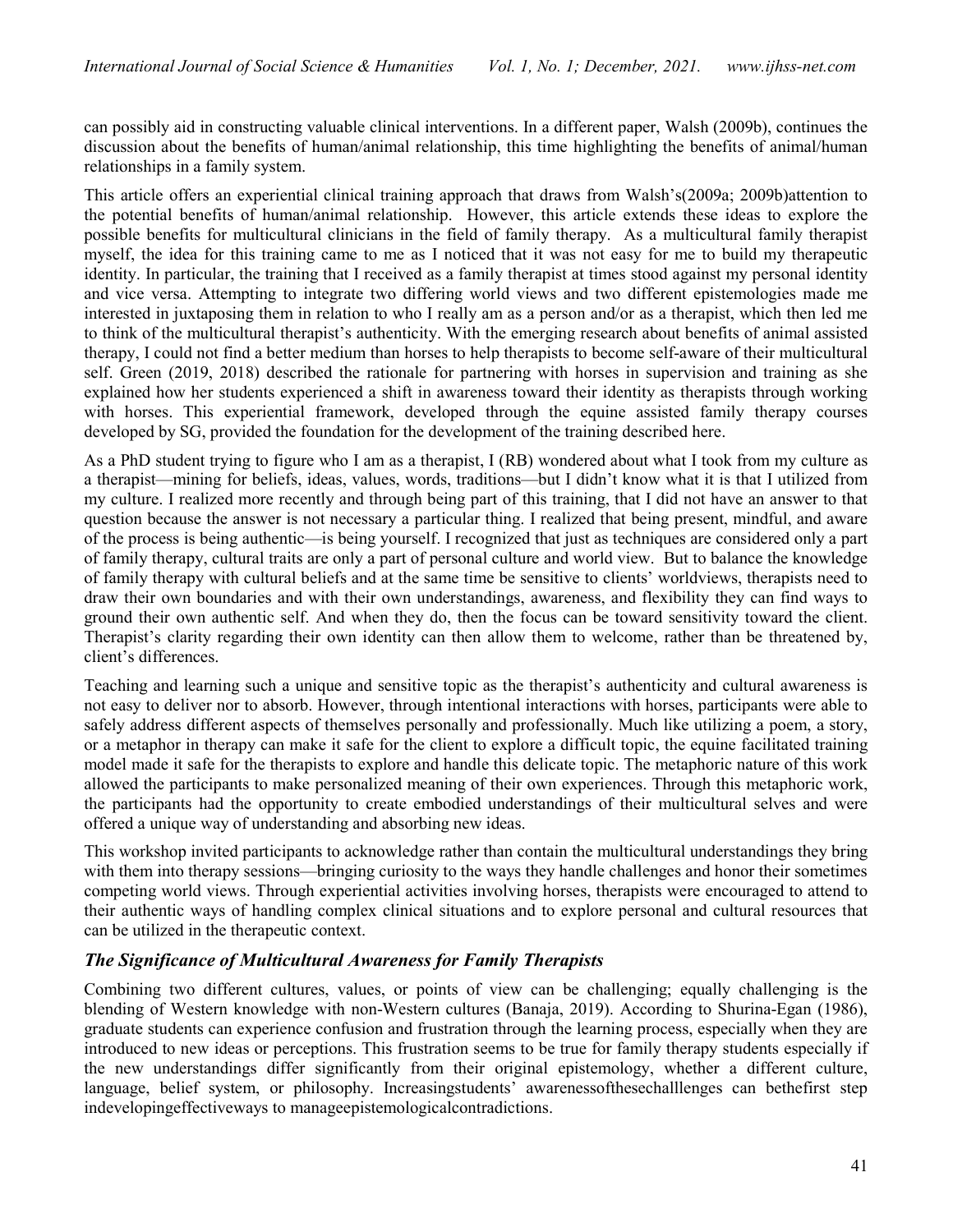Several studies have explored the importance of therapists' cultural awareness in relation to the therapeutic relationship, emphasizing the importance of family therapists being culturally aware of their own assumptions (Mojita, Falconier, & Huebner, 2014; Pedersen, 2009).In the following section we will present notions of multicultural awareness in relation to neutrality, authenticity, and sensitivity.

### Therapist's Awareness and Neutrality

Cultural self-awareness is critical when working cross-culturally (Taylor & Smith, 2011). According to Baker (1999), studies have shown that therapists' racist and discriminatory attitudes may slip into a blind spot; therapists who develop cultural awareness expand the size of the lens through which they view the therapeutic relationship and thus reduce this potential blind spot. A cultural blind spot here can be seen as taking sides without even being aware of it. This means that being culturally aware expands the chance for therapists to be neutral and to avoid taking sides in the therapeutic context. Cecchin (1987) clarified the meaning of neutrality in the therapeutic context by stating, "I propose that we describe neutrality as the creation of a state of curiosity in the mind of a therapist" (p. 1). In order for therapists to remain neutral, they must be aware of their position as therapists and be mindful of their personal agenda. Lopez-Bemstein (1997) declared that in order for therapists to be culturally selfaware, they need to look within and question their own personal agenda, including their biases, values, and expectations.

#### Therapists' Awareness and Authenticity

The term authentic means known to be real and genuine and is further defined as "representing one's true nature or beliefs" (dictionary.com). Authenticity in the therapeutic context is being true to yourself in relation to the client in front of you. Rogers (as cited in Lietaer, 1993) explained, "Genuineness in therapy means that the therapist is his (sic) actual self during his encounter with his client . . . This involves self-awareness" (p. 1). This means that authenticity in the therapeutic context is not studied separately from the relationship of the therapist and the client. Through this lens, authenticity is considered a way of being and relating rather than a distinct personal trait of a therapist. Donaghy (2002), explaining authenticity from an existential point of view, states that therapists who focus on how they constantly change and take different directions are practicing therapy in an authentic way. Being an authentic therapist means being constantly aware of self, and thus, the self-of-thetherapist-work is a continuous process that never ends.

Donaghy (2002) states that the more therapists are not themselves in their relationships with clients, putting up no professional mask nor personal cover-ups, the more their clients appear to benefit from therapy. Authenticity here is not only viewed as a way of communicating to clients but also a tool for healing and change. Authenticity can also be viewed in relation to empathy. As Dudley and Walker (2003) clarify, "Empathic interpretation and authentic self-expression by the therapist are distinct, yet inseparable, elements in a successful therapeutic process" (p. 9). While being authentic in the therapeutic relationship with clients helps the therapist to empathically understand the client, self-awareness and cultural awareness help the therapist to understand themselves and to be authentic in relation to their clients. Even when the client and therapist are from different backgrounds, cultural sensitivity can allow the therapist to be empathic. Similarly, Wieling, and Mittal (2002) note that incompatible differences between therapists and clients—in terms of gender, ethnicity, or other factors cannot be easily fixed with clinical models, but they can be addressed by therapists committing to continually trying to understand the other's culture and challenging themselves and their perspectives in search of a wider outlook.

### Therapists' Awareness and Sensitivity

In order for family therapists to develop cultural competency, they need to raise both their cultural awareness and sensitivity (McDowell, Fang, Yong, Khanna, Sherman, & Brownlee, 2006). Hardy and Laszloffy (1995) Identified cultural awareness as a consciousness of the culture, and cultural sensitivity as a delicate and respectful responsiveness to this culture. Pedersen, Crethar, and Carlson (2008) underscore the importance of racial awareness as part of cultural sensitivity:

Whether we know it or not, we are all taught to assume certain things about who we are and how to behave. Most of these assumptions are unspoken but can be brought to a level of consciousness whereby we can articulate them. (p. 59)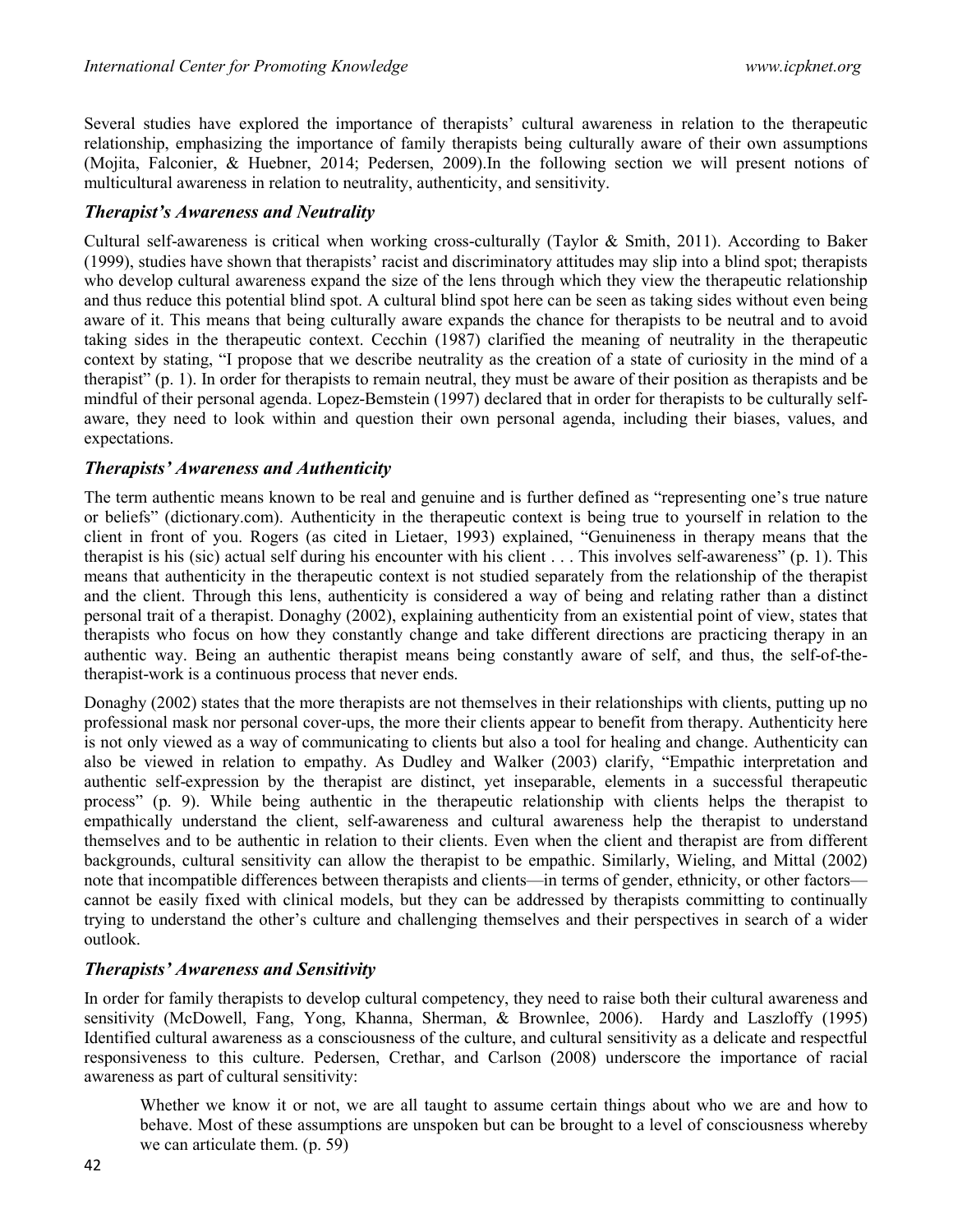Wiggins (2009) proposes that therapists can be better prepared to work with diverse clientele when they better understand their own cultural, spiritual, and religious views.

## Multicultural Equine Facilitated Training

As Bermudez (1997) notes, "the key to learning is to focus on your experiences so that they can be translated into symbols or internal representations so that they can [be] meaning[full]" (p. 255). This training was developed to help therapists bring attention to their own personal epistemologies and to relate their unique cultural identities to their work as therapists. The training intentionally explored challenges therapists experience as a result of the intersection of their cultural background and their clinical work.

Experiential learning can take many forms, and learning that incorporates the organic, spontaneous use of the body offers participants access to embodied understandings of their internal processes. The second author (SG) has spent the past 10 years developing an equine facilitated training approach that incorporates horses within the learning and supervisory context (Green, 2013, 2014, 2017, 2018, 2019; Green, Rolleston, & Schroeder, 2018; Green, Schroeder, Rolleston, Penalva, & Judd, 2018). According to Green (2019) The goal of the equine facilitated training process is:

to create a context where students and supervisees can maintain an openness to learning about themselves, both personally and professionally, while interacting with horses in an experiential group setting. This requires a level of vulnerability and trust that is not unlike that which our clients experience in session. (p. 150)

Participants are invited to engage with horses in simple but often personally challenging activities; finding ways to create collaboration with a 1,000 lb. prey animal often requires creativity and an ability to transcend one's own fears. Trainees are asked to make note of their unique ways of responding to these challenges, and to examine how their responses to the horses reflect their typical ways of responding to others in their daily lives. Within this generative context, therapists-in-training can "explore their personal assumptions, examine their responses to the horses and to each other as well as the values that inform those responses, and experiment with new ways of relating through their interactions with the horses" (Green, 2019, p. 150)

As prey animals, horses are exquisitely sensitive to their immediate environment, noticing small changes in their surrounding context, as well as in non-verbal communication patterns, in order to readily assess danger. Horses intuitively read body language and are attuned to the most minute changes in those around them (equine or human). This hyper vigilance has allowed them to survive for thousands of years, and it makes them phenomenal partners in the process of enhancing therapist self-awareness. We have also found consistently over the years that simply being in the presence of these majestic, fascinating creatures inspires awe, curiosity, and a sense of wonder in our trainees.

## Description of activity

For this particular training, our facilitators welcomed 8 participants to the workshop; all participants were from different cultural backgrounds. After welcoming all participants, we gathered in a circle under a massive banyan tree at the barn. Everyone introduced themselves and described what brought them to the workshop. A discussion ensued about therapists' cultural background, and the relevance of culture in the therapeutic context was explored. The questions asked during the workshop were initiated to bring curiosity to the ways the participants handle and adapt their authentic multicultural self in sessions with clients, (e.g. What challenges do you experience from having both your culture and clinical knowledge with you in therapy sessions?). The participants responded spontaneously and organically to questions regarding this theme. As part of delving into their own sense of culture, participants were asked to think about aspects of their culture that they often bring to the therapy room; these aspects could be something precious and meaningful to them. The intent behind asking them this was to help them look for cultural aspects of their identity not as limitations but as resources to open up ways to find and honor their own assets.

To begin the activity (adapted from Faa-Thompson, 2012) facilitators handed an egg (hardboiled) to every participant, asking them to write, draw or somehow represent the multiple cultural aspects they bring with them to the therapy room. This activity gave the participants a chance to bring cultural awareness of their own personal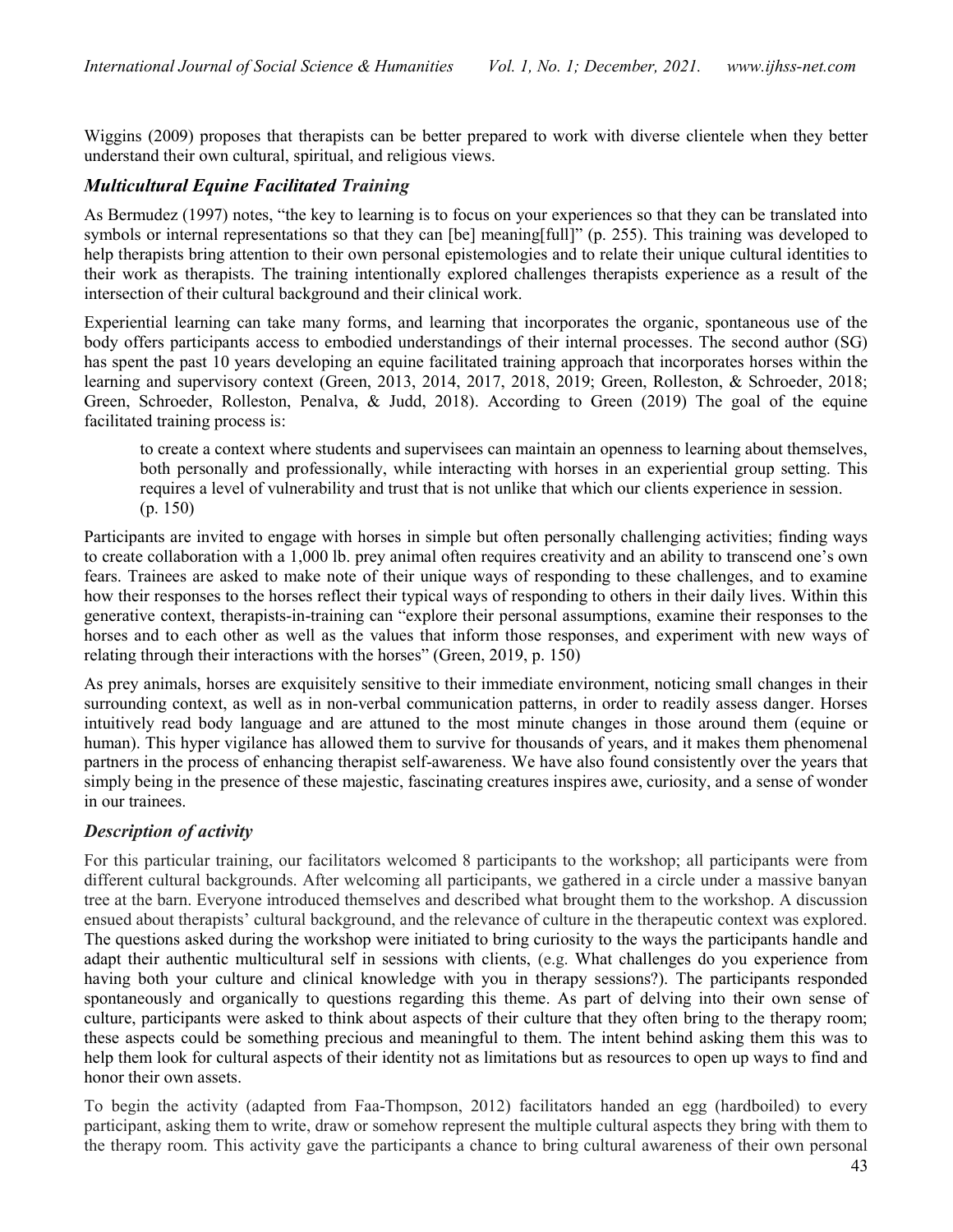heritage to the foreground of their thinking. Participants were then handed a sticky note and were asked to think and write about the challenges that they experienced or were still experiencing in the therapy room due to the intersection between their clinical knowledge and their cultural beliefs. This allowed participants to acknowledge and explore the intersection between their personal and professional beliefs and biases. The participants were then asked to share and process what their responses, if they so desired. This process invited both introspection and a sense of sharing and vulnerability to the experience, creating an openness to the equine assisted activities to follow.

After completing this experience of identifying and discussing personal and professional aspects of cultural identity, the participants were introduced to our professional equine specialists (ES's) who then brought everyone to the paddock where the horses, Lalo and Cookie, were quietly grazing. After inviting participants to observe the horses for a few moments, the ES's explained some simple safety rules for working with the horses and we all entered the paddock. As the therapists began to mingle with the horses and discover their own comfort level in being in their presence, the facilitators briefly described the activity. Each participant was asked to place their sticky note along a simple obstacle course of plastic poles, pool noodles, hoola hoops, cones, etc. The notes described a challenge that they have experienced from being a multicultural therapist practicing in a Western clinical setting. They then were asked to place their egg (a representation of their cultural aspects and identities) on the horse in any way they chose, using a variety of items such as saddle pads, halters, lead ropes, towels, etc. Then they were invited to walk the horse through the obstacle course, ideally without allowing the egg to fall from the horse. This required the participants to find a way to invite the horse to cooperate with them in walking through the course while simultaneously monitoring the safety of their egg. Throughout this process, the ES was continually in close proximity, attending to both horse and human safety and interaction.

Participants were asked to be aware and fully present while they considered this exercise as a metaphor of what typically happens in the therapy room with clients. The instructions of the exercise were left relatively vague to open up potential meanings and to engage the creativity of the trainees.

### Participants' Processes

Below we present transcripts from the audio-recorded training session, offering participants' voices while maintaining their confidentiality by using a pseudonym for each participant. The participants were from a wide range of different countries and continents (e.g. Russia, China, Brazil, Jamaica, Cuba,etc.).They were all from different cultures, countries, and religions. They all knew what a horse is, they all had some stories about horses. Each expressed interest in the topic of cultural awareness and they were fully engaged throughout the activity and discussions. During the workshop and specifically throughout the conversations before and after the activity, the participants were invited to process and make meaning of their own experiences. In the following section we explore the phases of the authenticity awakening process that participants experienced and expressed through the workshop. The participants articulated four different phases: differentiating, acknowledging, grounding, and defining who they are as multicultural therapists in the therapeutic context. By bringing forth cultural awareness and sensitivity, the participants expressed their understanding of their own authenticity in the therapeutic context and negotiated the emphasis of multicultural aspects of their self. Delving into these conversations allowed the participants to be aware and mindful of the identities they embrace as multicultural therapists.

Within the domain of differentiating, participants negotiated how they differentiate themselves from their clients as they discussed therapists' judgments in different ways. They then expressed acknowledgment of the challenges and struggles that they experienced as multicultural therapists. After that they discussed ways of grounding and balancing the differing components of their self and their clients. At the end of the workshop, the participants shared with each other the meaning and definition of authenticity for each of them as multicultural and relational beings.

## **Differentiating**

In the early discussion that the participants engaged in prior to the horse activity, the participants discussed their way of differentiating themselves from their clients as an initial realization in therapeutic encounters juxtaposing who they are in relation to their clients. They negotiated how they form an opinion about their client and how this opinion is a way of distinguishing their own epistemology from their clients'. For example, Sara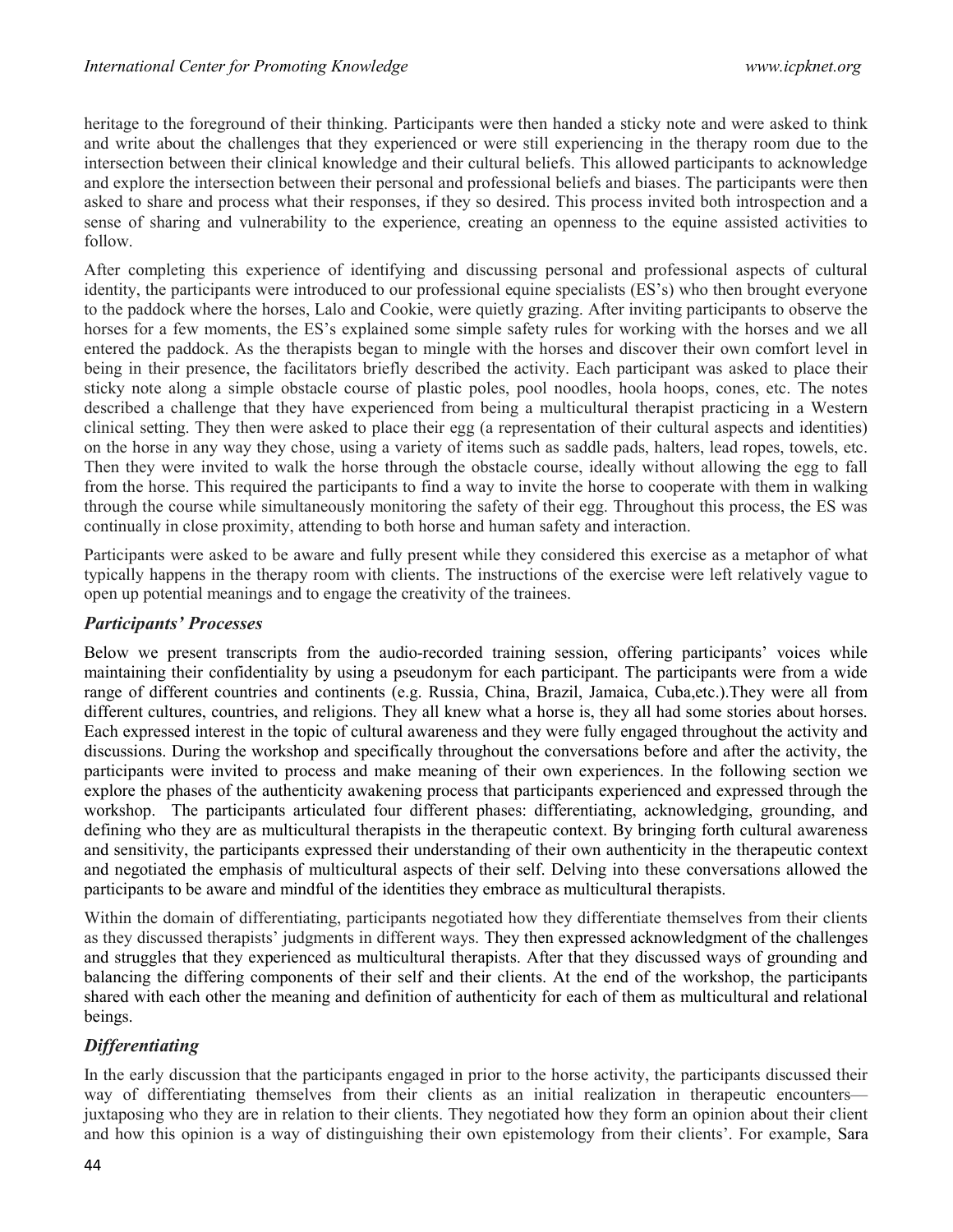states, "being aware that the client is different than me, being curious about my judgment of the client, and trying to understand clients themselves is part of relating to clients."Participants presented the idea of therapists' judgment with an emphasis on therapists' awareness of their own opinion. Bermudez (1997)stated:

It is clear that it is important for therapists to have assumptions about people and to have personal values. However, what is most important is to be aware of these biases and values and to acknowledge the way in which they transpire in the therapy room(p.266).

Some participants explained the efficacy of being aware and of recognizing their own judgments, cultural values, and biases in the therapy room. Nancy, one of the participants, processed what awareness can bring in the therapeutic context. She stated,

It gives you more options like ok here is my judgment. If you are aware of it and if you put it in your back pocket instead of fighting it, you can open yourself to a new option and think what you want to do with it. I have never thought about that, your focus now is not on judgment; now that you have acknowledged it, your focus can be on more.

Some participants took a step further, stating not only the benefits of being aware of their own judgments, but also explaining how they view judgments as a first step to identifying their biases and cultural values. They utilize their judgments as information or a primary signal to be able then to go forward and either change or reposition. Valery expressed how judgment can be useful for therapist as it can be considered as collecting information and with the client's feedback a therapist can get a better understanding in relation to the client. Valery stated (while looking at one of the participants who was petting a cat that was in her lap during our conversation), "You don't want the cat to bite you so you can know how much lighter or stronger you need to pet her, you take it as an opportunity to readjust for you".

## **Acknowledging**

During and after interacting with the horses, the participants started engaging in a deeper conversation that involved acknowledging being different, unique, and multicultural. Some participants openly expressed their struggles of being a minority as they shared the challenges and consequences that come with being a multicultural therapist. Gorgy opened up and processed what triggers her feelings as being a multicultural in the therapeutic context, stating,

I work in a rehab center with teens. Most of the team are Caucasian. One of the challenges is being judged as a minority so that something that I continuously struggle with. Sometimes I do sit back and not have my voice be heard because I feel like at times, I struggle of feeling less than.

Another participant continued the conversation about challenges that multicultural family therapists deal with. Expressing how therapists get judged too, based on the way they look,

Caiti stated, "There is a large difference of how people get treated based on the way they look."Another participant (Adam) acknowledged his own struggle through the interaction with horses. Adam experienced some reluctance to engage with the horse as he noticed the horse using body language to maintain distance. Explaining how the knowledge of a particular culture can make him unconsciously prejudge based on this knowledge, Adam stated, "My knowledge of horses made me more aware of the danger. . . and I think I can see that in the therapy room where I can prejudge like I have seen this."

Another participant, Nancy, also was trying to make the horse move forward through the obstacle course. She encouraged, joined, and cheered the horse to move, but the horse didn't respond to her at the beginning. Suddenly Nancy looked at the obstacle course, changed her position, led the horse, and both walked together straight to the end of the obstacle course path. Following, Nancy explains her process of acknowledging her own way of considering both her challenges and resources through her experience with the horse.

Nancy: Our culture tells us don't think of your challenges, think of your positives. But when I looked at my challenges (in the sticky note on the obstacle cores) I realized that when you do think of not only your values but also the challenges you will be able to balance and go forward.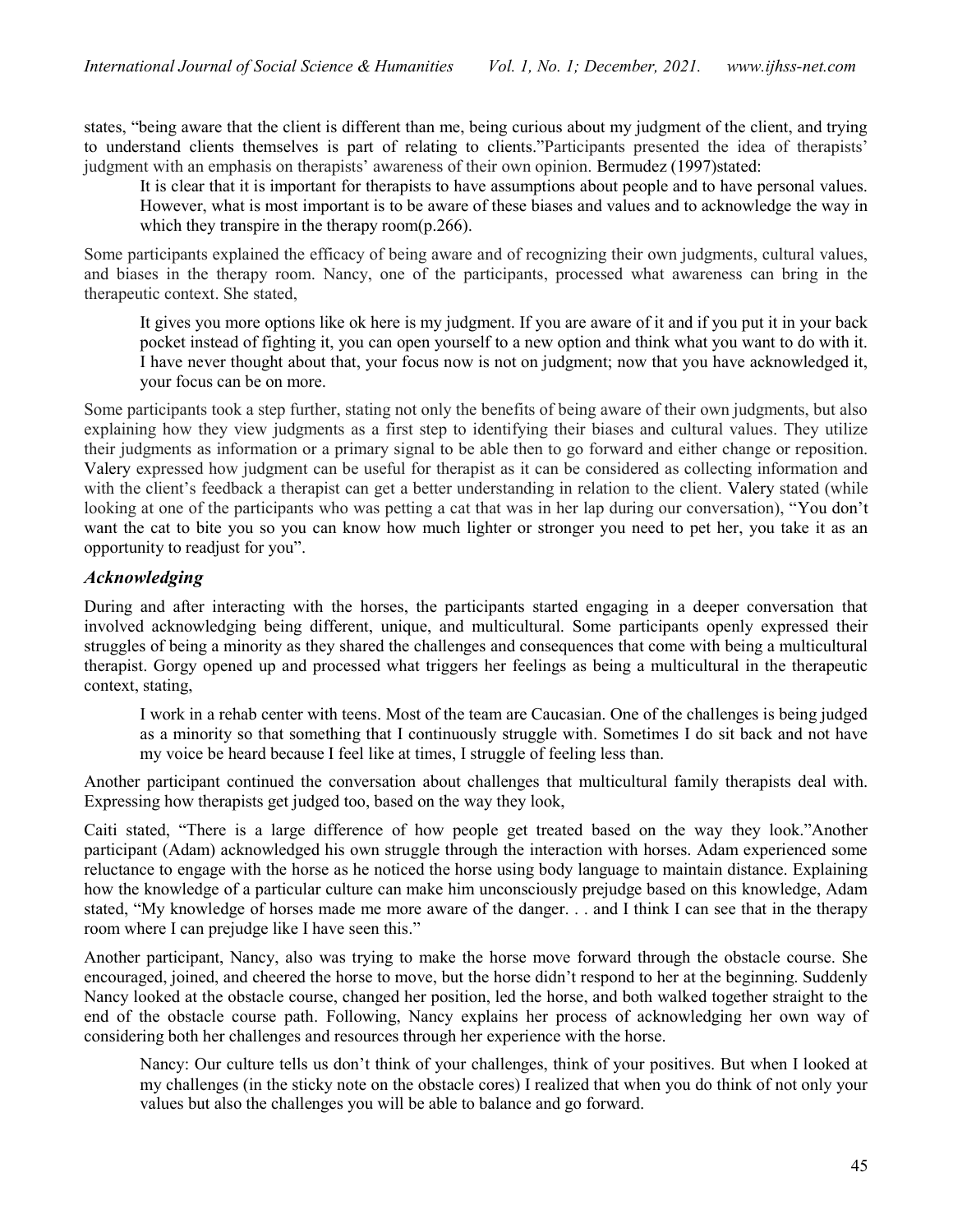This participant shared her experiential way of acknowledging and learning how being mindful of what is happening and what is present even if it is something challenging it helped her step forward.

### Grounding

In the later discussion while still processing their experiences with the horses, the participants engaged in a much deeper conversation where they not only acknowledged their selves as multicultural therapists, but also added their culture and their clients to the equation. Some participants discussed ways they adapt their cultural influence with their knowledge and work as therapists, while other participants shared their ways of balancing their cultural background in relation to their client's culture. Pam, one of the participants, was processing how therapists can balance their own culture with being sensitive to the client's culture without losing their own cultural identity. She stated,

It resonates with me because of different gender orientation and sexual orientation. I struggle with it because my world view as a Christian is just contradict. And so, what that taught me is that I can still have my world view and be present with the client. Because I don't have to embrace what it is that you are. What I need is being present and deal with the presenting problem or the issue that you have. I mean I was talking to my husband about it and he was saying 'P. you don't have to; you just be there and do what you do nobody is saying change your world view you don't need to do that.'

The instructor replied to Pam saying, "and you didn't have to be perfectly aligned with the horse, he has his own opinion." Pam continued, "and even for me just having to take off my cargo (the egg with her multicultural identities represented) from the back of him and it was intact it just spoke to me that I can still be my authentic self."In this example, Pam, was able to process and punctuate her position and role as a therapist. Through the experiential activity, Pam stopped being protective of her own identity when she acknowledged that she can safely be sensitive and at the same time be herself. She was able to confidently place her egg on the horse and lead him while maintaining a safe (for her) distance from his body. This grounding phase seems to bring both differentiating and acknowledging the cultural self of the therapist. As a furthering step, in this phase, participants seem to ground and identify their position as a therapist—locating who they are in the midst of their culture and their client's culture.

Another participant raised a question about when the therapist breaks the balance toward the client's culture when they decide to take a radical action.

Valery: When I was watching you (the ES) I had a question of when you say "it's ok, eat the grass" to "no you have to stop" and I started thinking if somebody is suicidal and talking about how they are going to get the gun you are not going to nourish that conversation. . . at one point you will have to take a radical action and make a switch from its "ok" to "no, it's not safe." "No, stop eating the grass you will get a belly ache."

This exemplar shows how Valery was questioning and processing her position as a therapist—giving a different way of relating to grounding and safety.

### Defining

Through the post-discussion, most participants implicitly processed a sense of who they are as therapists through the workshop, but some participants expressed it explicitly. Nancy explained how she now views herself by stating:

Sometimes the laws or the culture set out a rule that people relate to and this is not necessarily a bad thing. It just shows how we are relational beings and who we are is not as individualistic as we think it is, who I am in relation to my culture.

Another participant, Valery, stated how watching all the participants' experiences and interactions with the horses led her to think about a deep question. "For me this experience was all about epistemology and going back to where do I stand? What's my ground?" Valery continued sharing her thoughts about therapists' cultural boundaries utilizing a metaphor of coloring books.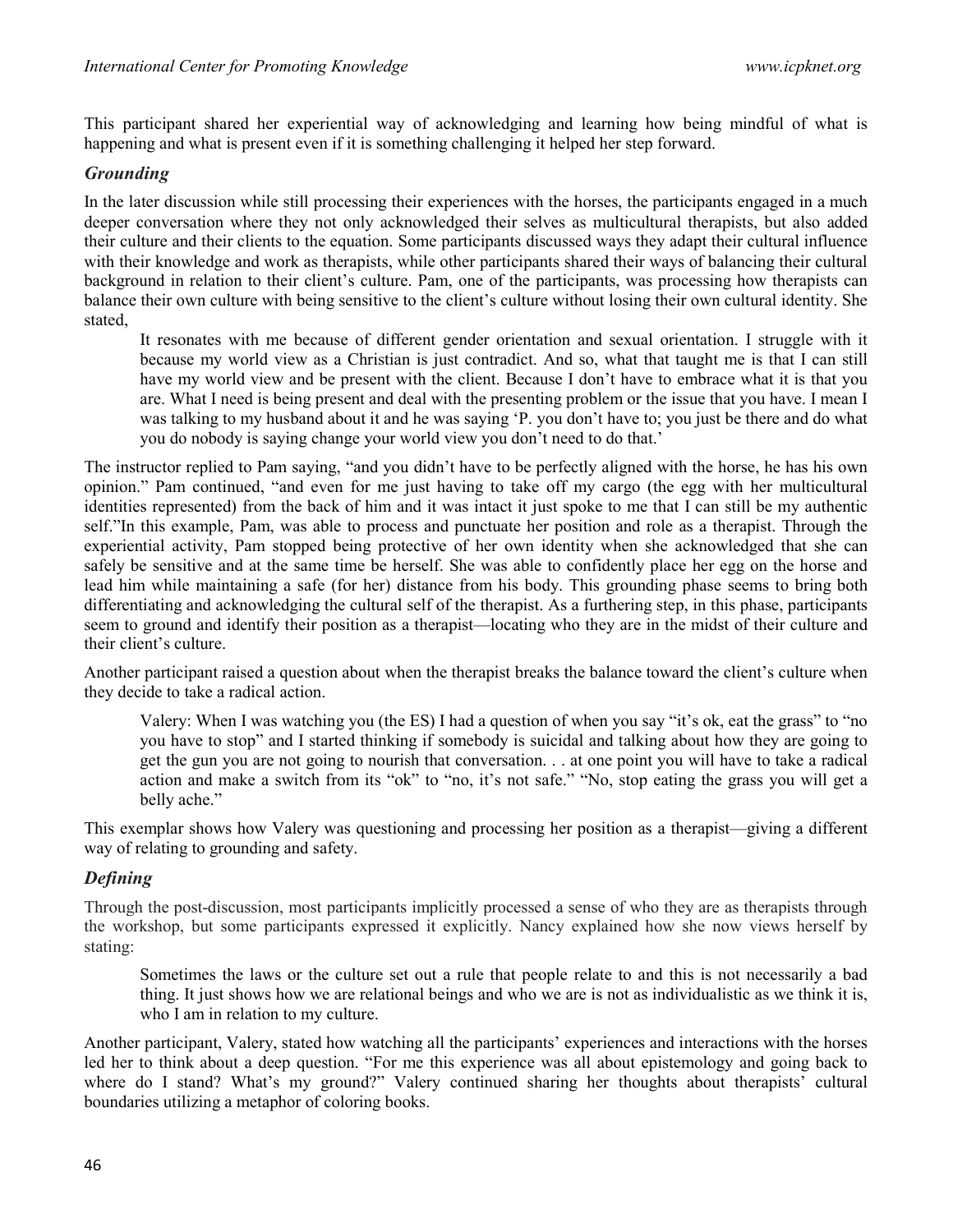I don't buy coloring books for my child because I don't want my child to color between the lines. I want her to be able to color across the lines and make decision for herself what her boundaries are going to be, and you can only learn that by trial and error. For me this is what I believe in as a therapist and as a person.

With therapist's openness and flexibility, they can continually try to find, reshape, understand, and make sense of who they truly are in the therapy room. This process and these phases seem to happen in a different pace and rhythm for each participant. As an example, one of the participants who was still processing her experience in the workshop sent an email to one of the instructors to share her experience of awakening authenticity two weeks after the workshop. Eva stated, "the experience at Stable Place (where the training was held) brought up many feelings to me. I have been thinking these days with the hope that a more settled reflection could take shape."In her reflection it seemed that she went through some of the phases that other participants went through at the barn but made sense of it much later. In Eva's experience with the horse, she repeatedly positioned herself in a way that was potentially risky; she did not create boundaries for the horse, allowing herself to be quite vulnerable, even as the ES and her colleagues questioned whether she felt safe. In her subsequent email message, she processed her sense of acknowledging the challenges and struggles by saying, "my not-knowing, lack of awareness, and inability to take lead quickly enough are all the obstacles I need to conquer. And sometimes these are just hard to overcome." This is an example of acknowledging, accepting, and at the same time contributing space for growth and learning.

After processing the experiences and new understandings that the participants encountered during the workshop, we understand that authenticity can be considered as a state that a therapist decides to embrace and learn from. Whenever a therapist stops being aware, mindful, and present and when they decide to stop contributing to the process of defining and/or refining their identity as therapists is when they may no longer be in an authentic state. But this also means that to sustain the authentic state, a therapist has a choice to proactively maintain and develop self-awareness and mindful presence.

#### Reflections and Implications

Attention to cultural identities within self of the therapist work is increasingly relevant with the rapid growth of diversity in the United States among both clinicians and clients. Multicultural family therapists (therapists who encounter more than one set of cultural identities) who practice in the United States are often informed by at least two different worldviews—their family therapy epistemology learned in their Western clinical training and their own personal epistemology which can include their culture, gender, age, socioeconomic status, race, ethnicity, sexual orientation, spirituality, religion, and social context. Both worldviews shape the way therapists work, think, and ask questions in therapy sessions. In their attempts to fit their non-Western cultures with the Western knowledge of systemic thinking and family therapy, these multicultural family therapists are likely to face some significant challenges. Thus, a multicultural family therapist is advised to cultivate cultural awareness and sensitivity when attempting to find common ground between two such different epistemologies.

This work has significant implications for future cultural awareness training approaches. As discussed in the introduction, the topic of culture is mostly presented in family therapy focusing on particular populations and/or social justice issues. This workshop, in contrast, brought forth the multicultural therapists' voices through their experiential work with horses. Through this authentic and experiential training, we shed light onto the multicultural self of the therapist as one of the main components in therapy. Focusing on this point is important since therapists from different cultures are mainly trained in ways, models, theories of therapy where their struggles of being from a non-Western culture is not discussed widely. Other innovative trainings and workshops about specific topics like sexuality and religion in relation to therapist's cultural awareness and authenticity can also be beneficial, especially as both of these topics can be sensitive in some cultures. These trainings can also be part of family therapy diversity course curricula to provide support for multicultural therapists, helping them grapple effectively with challenges in an experiential way. These ideas can be adapted not only for multicultural therapists in the US, but also for international therapists overseas either with the use of equine facilitated training or through utilizing other innovative and culturally-friendly experiential methods.We invite others to expand on these ideas and develop unique means for approaching the intersections of culture and clinical work.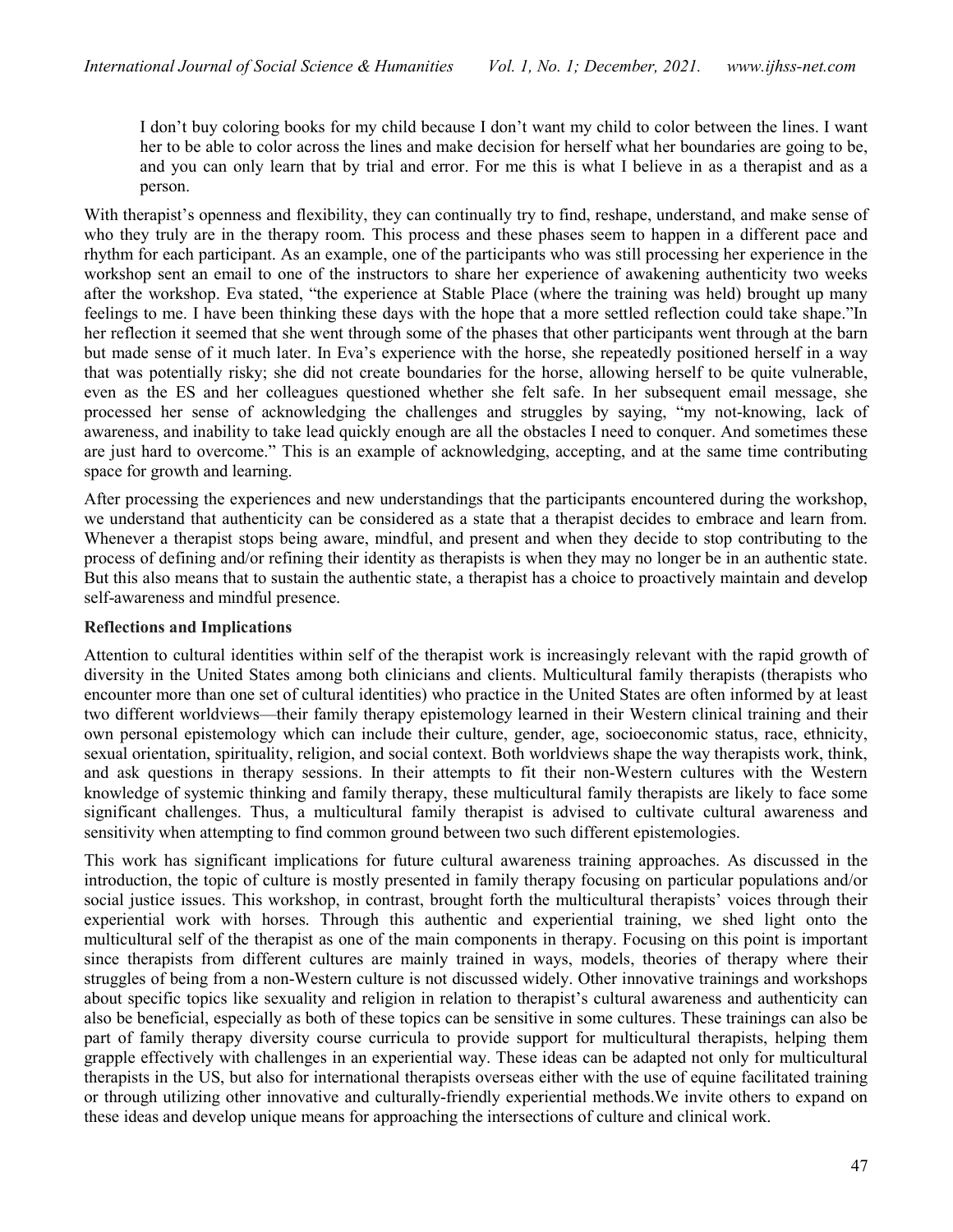#### **References**

- Baker, K. A. (1999). The importance of cultural sensitivity and therapist self-awareness when working with mandatory clients. Family Process, 38(1), 55-67.
- Baldwin, M. (2000). Interview with Carl Rogers on the use of the self in therapy. In M. Baldwin (Ed.), The use of self in therapy (2nd ed.) (pp. 29-38). New York, NY: Haworth Press.
- Banaja, R. (2019). Glancing back at the camel's hump: An interpretive phenomenological analysis of Saudi family therapist's dual epistemologies. (Doctoral dissertation, Nova Southeastern University).
- Bermúdez, J. M. (1997). Experiential tasks and therapist bias awareness. Contemporary Family Therapy, 19(2), 253-267.
- Bula, J. F. (2000). Use of the multicultural self for effective practice. In M. Baldwin (Ed.), The use of self in therapy (2nd ed.) (pp. 167-189).Binghamton, NY: The Haworth Press, Inc.
- Carlson, J. (2003). From the series editor. In K. S. Ng (Ed.), Global perspectives in family therapy: Development, practice, and trends(p. vii). New York, NY: Brunner-Routledge.
- Cecchin, G. (1987). Hypothesizing, circularity, and neutrality revisited: An invitation to curiosity." Family process 26(4)pp. 405-413.
- Charles L. L. (2016). Engaging the humanity in front of you: Family therapy task shifting in the context of armed conflict. In L. L. Charles, & G. Samarasinghe (Eds.), Family therapy in global humanitarian contexts: Voices and issues from the field (pp. 222-252). New York, NY: Springer.
- Culver, R. E. (2011). Program evaluation: Marriage and family therapy programs' curiosity. Family Process, 26(4), 405-413.
- Donaghy, M. (2002). Authenticity: A Goal for Therapy.Retrived from http://www.society-for-philosophy-inpractice.org/journal/pdf/5-2%2040%20Donaghy%20-%20Authenticity.pdf
- Dudley, S. T., & Walker, T. F. (2003). "To be or not to be?": The question of authenticity, therapist subjectivity, and the role of interpretive moments in treatment. In M. J. Gehrie (Ed.), Explorations in self psychology: Progress in self psychology; vol. 19(pp. 3-20, Chapter xx, 371 Pages) The Analytic Press/Taylor & Francis Group, New York, NY.
- Faa-Thompson, T. (2012). You gotta crack a few eggs. In K.S. Trotter (Ed.), Harnessing the power of equine assisted counseling: Adding animal assisted therapy to your practice. (pp. 129-132. New York, NY: Routledge.
- Gallardo-Cooper, M., & Zapata, A. L. (2014). Multicultural family therapy. APA Handbook of Multicultural Psychology, 2, 499–525.
- Green, S. (2019). Embodied conversations: Partnering with horses in clinical supervision. In
- Charlés, L. & Nelson, T. (Eds.). Family therapy supervision in extraordinary settings: Illustrations of systemic approaches in everyday clinical work. London: Routledge.
- Green, S. (2018). Partnering with horses to train mental health professionals. In K.S.Trotter& J. Baggerly (Eds.) Equine assisted mental health interventions: Harnessing solutions to common problems. New York: Taylor and Francis. (pp. 251-256).
- Green, S. (2014). Horse sense: Equine assisted single session consultations. In M. Hoyt and M. Talmon (Eds.) Capture the moment: Single session therapy and walk-in service. Williston, VT: Crown House Publishing.
- Green, S. (2013). Horses and families: Bringing equine assisted approaches to family therapy. In A. Rambo, T. Boyd, A. Schooley & C. West (Eds.). Family therapy review: Contrasting contemporary models. New York: Taylor and Francis.
- Green, S., Rolleston, M., & Schroeder, M. (2018). Equine assisted therapy with couples and families in crisis. In K. S. Trotter & J. Baggerly (Eds.) Equine assisted mental health interventions: Harnessing solutions to common problems. New York: Taylor and Francis. (pp. 238-248).
- Green, S., Schroeder, M., Rolleston, M., Penalva, C., & Judd, V. (2018). Triggering transformations: An equine assisted approach to the treatment of substance Abuse. In K. S. Trotter & J. Baggerly (Eds.) Equine assisted mental health interventions: Harnessing solutions to common problems. New York: Taylor and Francis. (pp. 161-168).